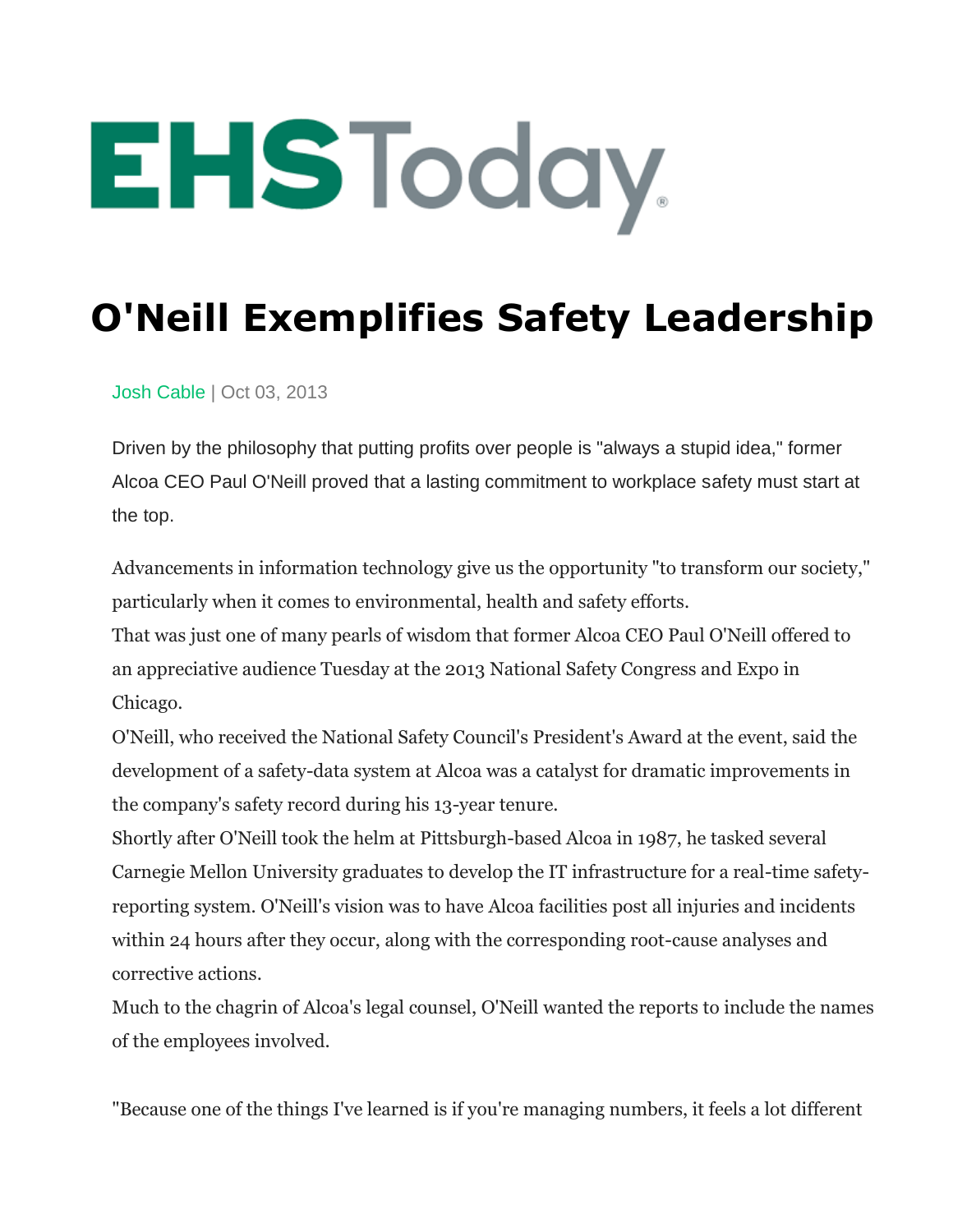than if you're dealing with individuals, human lives and injuries to people," O'Neill said. "So if somebody got hurt, I didn't want to penalize them by calling their name out. But I wanted their co-workers to know, 'My friend got hurt. This is another human being. This is not about OSHA recordable rates or something – this is about individual human beings who are part of our family.'"

O'Neill emphasized that the health care industry – which has an abysmal worker-safety record – would benefit greatly from the same type of transparency in its reporting of workplace injuries as well as patient-care performance.

O'Neill, who served as the secretary of the U.S. Treasury for two years under President George W. Bush, wrote a letter to President Obama this past December. In the letter, O'Neill urged Obama to direct all VA hospitals and U.S.-based military hospitals to begin reporting all hospital-acquired infections, patient falls, medication errors and caregiver injuries within 24 hours of their occurrence.

"Think about what it would be like if we, as consumers, all had real-time information about the quality or lack of quality of the institutions that are supposed to create better health status and medical outcomes, and we could see how they're doing by their work force," O'Neill said. "I believe it would mobilize our society" to improve safety and quality in our health care system.

## **Safety Is 'Like Breathing'**

O'Neill's belief in the power of transparency is an outgrowth of his conviction that an injuryfree workplace "is a precondition – not a priority."

"It's like breathing: You can't do much else if you don't remember to breathe pretty frequently," O'Neill said. "And we should have the same attitude toward the safety of our workforce."

As the CEO of Alcoa, O'Neill put his money where his mouth was. When the company's legal counsel fretted that displaying the names of injured employees would embolden tort lawyers "to sue the hell out of us," O'Neill pledged to pay any damages out of his own pocket.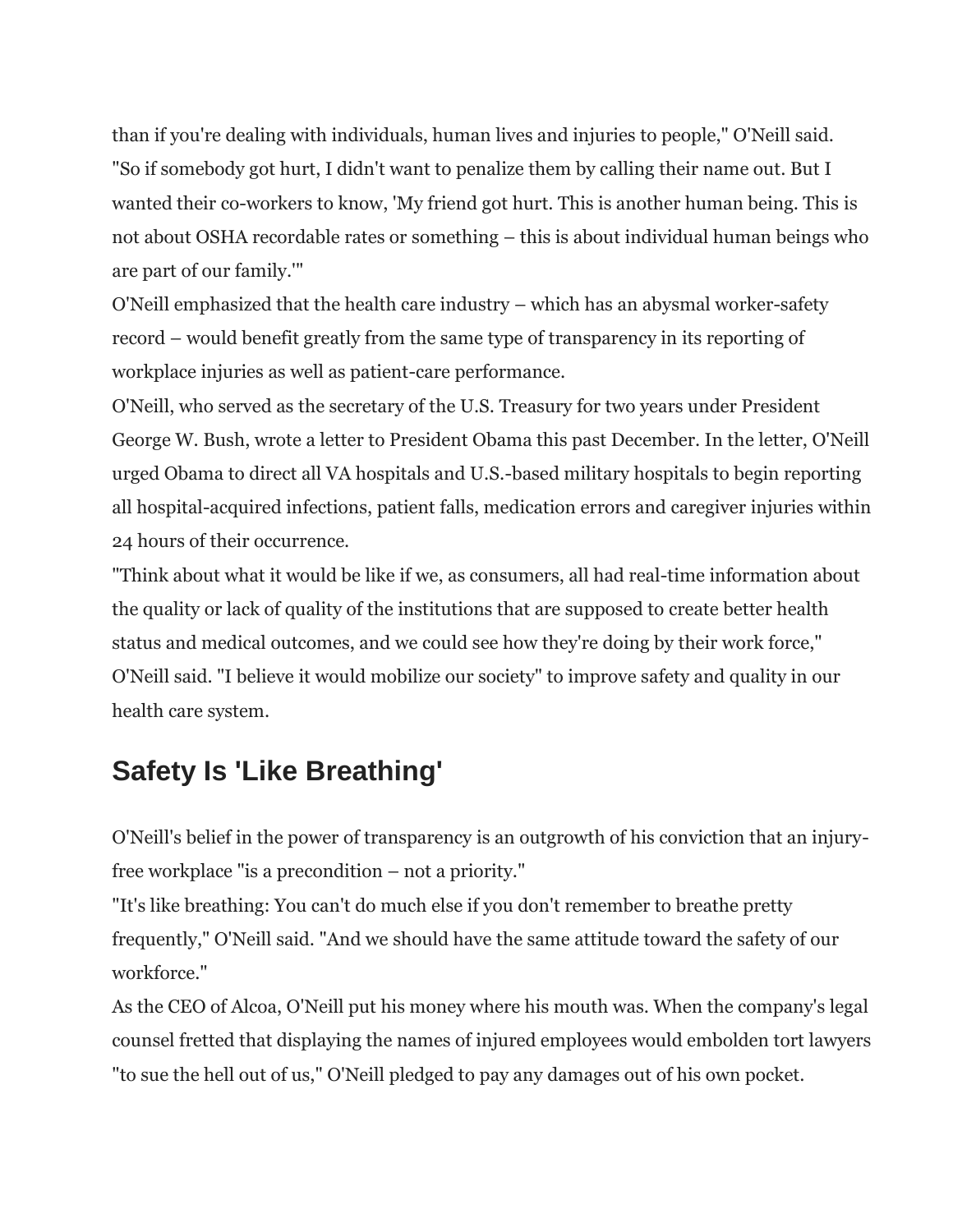"In the 13 years I was there, there never was a lawsuit," O'Neill said.

During his 13-year tenure, Alcoa's lost-workday rate dropped from 1.86 to 0.23, while its market value ballooned from \$3 billion in 1986 to \$27.5 billion in 2000. (As of Oct. 2, the company's lost-workday rate for 2013 stood at 0.085, according to Alcoa's website.) The company's safety and financial success under O'Neill served to undermine the longstanding assumption that injuries and accidents were inevitable byproducts of the quest for profits.

"People confused the idea that customers and production were the most important thing with the idea that workers had to put themselves at risk for the greater good of the company," O'Neill said. "It was always a stupid idea. But it took a while to get people to believe that it was neither right nor necessary."

## **Walking the Talk**

At Alcoa, O'Neill personified the tenet that a culture of safety is built on unwavering management support.

"Only a leader can establish aspirational goals," O'Neill said. "And if your leader doesn't say it and mean it, that 'people who work here should never be hurt at work,' it's really hard to get that from the bottom up."

Early on in his tenure, O'Neill showed that he wasn't just paying lip service to safety. He visited a number of Alcoa plants to reinforce his safety message: "Every human being here is equally important. It doesn't have anything to do with your pay or your rank or your union membership or not. None of that makes a difference."

He recalled visiting a plant in Tennessee where the Pinkerton Detective Agency – the infamous paramilitary group that squashed labor uprisings – shot some workers in 1935. During lunch with a group of managers, supervisors and hourly union representatives, O'Neill said he "set out to unwind 50 years' worth of learned disrespect for each other." He told management: "As soon as anyone in this organization identifies a condition that could cause anyone here to be hurt, I want you to fix it.